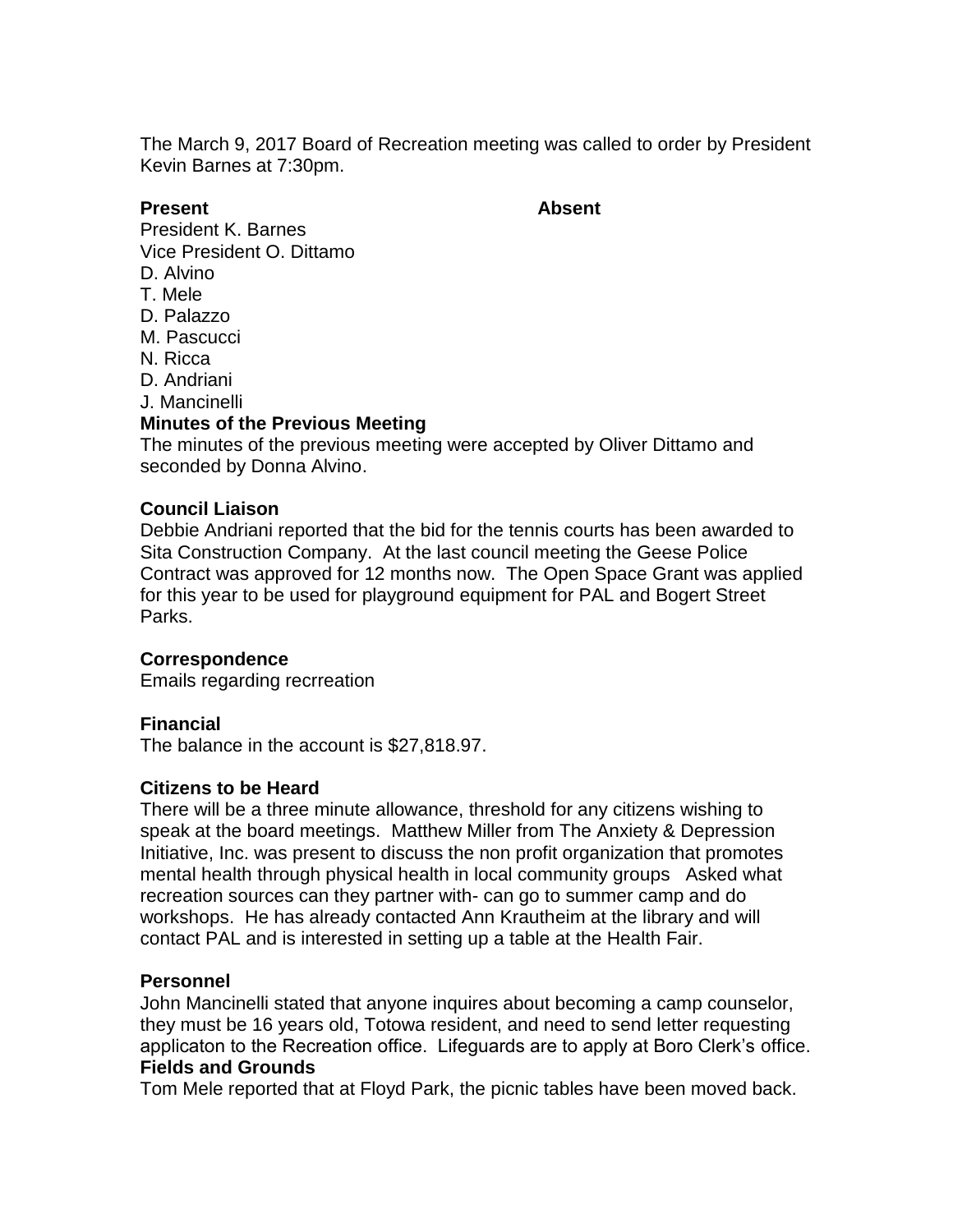At Bogert Street park, the broken slide has been removed and there is no need to replace it, and at Kennedy Field, the bleachers need to be moved.

Mickey Pascucci reported that at PAL, the irrigation lines have been put in; a tree fell on the fence on Lincoln II- the tree has been removed but the fence remains damaged. At Lincoln I, the footage sign is down.

Debie Andriani stated that she will ask for more signs – NO DOGS, NO BIKES Signs are also needed for Conduct-ZeroTolerance.

# **Permits**

The field permit received from the Montclair Soccer Academy requesting field use, received from Dave Handal, was rejected due to no available fields. The organization was willing to pay and give back their time for our kids but because of no fields being available, the request was rejected.

Mickey Pascucci has all permits completed and needs to have them signed. He will be meeting with the commissioners from the different sports.

A request for a field permit for Minnisink Field was received from the WPSA for the following times:

Monday – Friday- 4pm – 10pm (field not available)

Saturday -9am -3pm (field not available)

The request was for the above days were for the months March through December

Sundays were requested for- April 2 – June 20

The board only gives out permits for one season at a time. Kevin will reply that the fields were not available for the dates he requested and that he can apply again for the next season's time period.

The schedule to apply for fields for each season are as follows:

February 1 – March 1 for spring season sports

May 1 – June 1 for summer season sports

August 1 – September 1 for fall season sports

By January  $1<sup>st</sup>$ , we will get wording from the county regarding the fees to be charged.

# **Pool**

John Mancinelli will meet before April 1<sup>st</sup> with Nicole and her dad-Pool managers and Pam, Pool Secretary.

# **Old Business**

Daddy/Daughter Dance was held- next year will be more specific with registration on flyer in bold print- no payment at door and payment online will be through Paypal.

Thank you's need to be sent to Riverview Florist- Sammy Corrado; ShopRite for giving us 10% discount; Mrs. Panicucci for taking photos, and John Waryas-Municipal Alliance for some of the refreshments.

In the future we need more advance planning with more involved for an event this size.